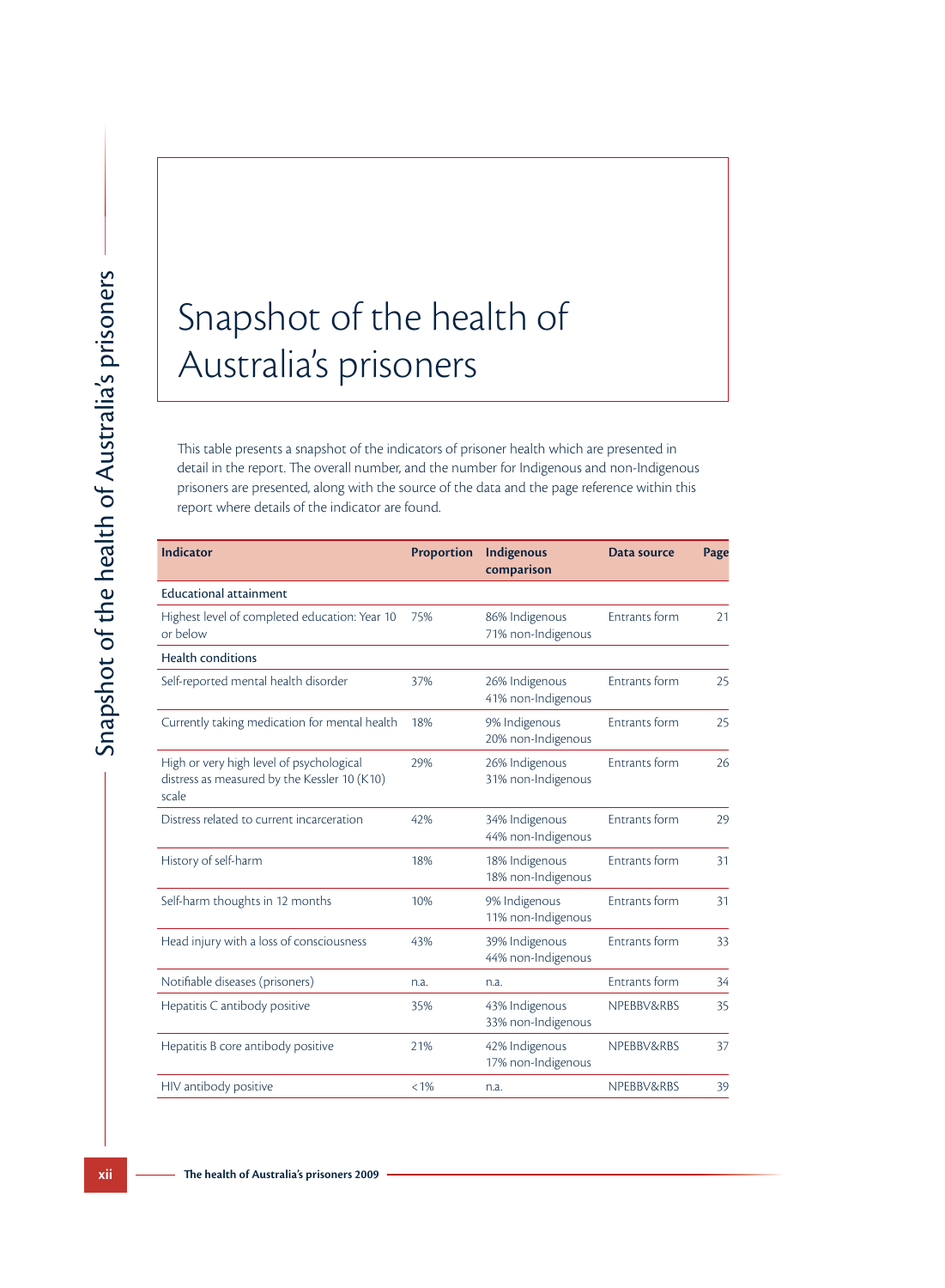| <b>Indicator</b>                                                             | <b>Proportion</b><br>Indigenous<br>comparison |                                                        |                                                        |    | Data source | Page |
|------------------------------------------------------------------------------|-----------------------------------------------|--------------------------------------------------------|--------------------------------------------------------|----|-------------|------|
| Currently have asthma                                                        | 16%                                           | 16% Indigenous<br>16% non-Indigenous                   | Entrants form                                          | 40 |             |      |
| Currently have arthritis                                                     | 6%                                            | 4% Indigenous<br>6% non-Indigenous                     | Entrants form                                          | 42 |             |      |
| Currently have cardiovascular disease                                        | 3%                                            | 3% Indigenous<br>3% non-Indigenous                     | Entrants form                                          | 43 |             |      |
| Currently have diabetes                                                      | 3%                                            | 4% Indigenous<br>2% non-Indigenous                     | Entrants form                                          | 44 |             |      |
| Currently have cancer                                                        | $< 1\%$                                       | n.a.                                                   | Entrants form                                          | 45 |             |      |
| Women's health                                                               |                                               |                                                        |                                                        |    |             |      |
| Ever been pregnant                                                           | 84%                                           | 79% Indigenous<br>85% non-Indigenous                   | Entrants form                                          | 46 |             |      |
| Average age of first pregnancy                                               | 19 years                                      | 17 years Indigenous<br>20 years non-<br>Indigenous     | Entrants form                                          | 46 |             |      |
| Pregnant women in custody (2007-08)                                          | 235                                           | n.a.                                                   | Establishment<br>form                                  | 47 |             |      |
| Cervical screening in the last 2 years                                       | 46%                                           | 57% Indigenous<br>43% non-Indigenous                   | Entrants form                                          | 47 |             |      |
| Deaths                                                                       |                                               |                                                        |                                                        |    |             |      |
| Number of deaths in custody in 12 months                                     | 45                                            | 5 Indigenous<br>40 non-Indigenous                      | National<br>Deaths in<br>Custody<br>Program<br>(NDICP) | 51 |             |      |
| Number of deaths post-release                                                | n.a.                                          |                                                        |                                                        | 51 |             |      |
| Health behaviours                                                            |                                               |                                                        |                                                        |    |             |      |
| Mean age of smoking first full cigarette                                     | 13.9 years                                    | 13.9 years Indigenous<br>13.8 years non-<br>Indigenous | Entrants form                                          | 54 |             |      |
| Current tobacco smokers                                                      | 81%                                           | 82% Indigenous<br>80% non-Indigenous                   | Entrants form                                          | 55 |             |      |
| Self-reported consumption of alcohol at risky<br>levels in last 12 months    | 52%                                           | 65% Indigenous<br>47% non-Indigenous                   | Entrants form                                          | 56 |             |      |
| Illicit drug use in last 12 months                                           | 71%                                           | 72% Indigenous<br>71% non-Indigenous                   | Entrants form                                          | 58 |             |      |
| Ever injected drugs                                                          | 55%                                           | 61% Indigenous<br>53% non-Indigenous                   | NPEBBV&RBS                                             | 62 |             |      |
| Injecting drug users who shared injecting<br>equipment in the previous month | 20%                                           | n.a.                                                   | NPEBBV&RBS                                             | 62 |             |      |
|                                                                              | 57%                                           | n.a.                                                   | NPEBBV&RBS                                             | 64 |             |      |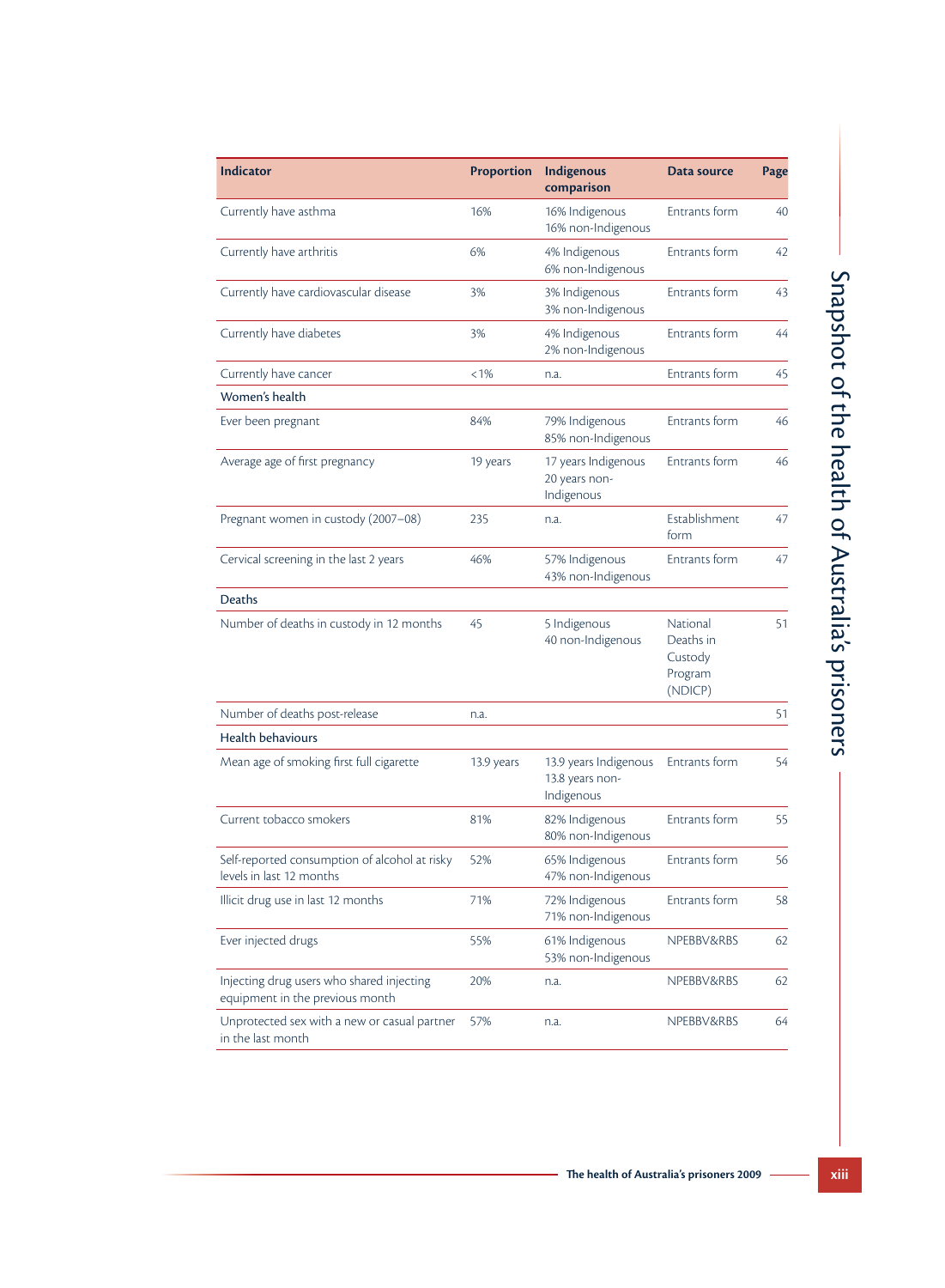| Indicator                                                                                                                  | <b>Proportion</b>          | Indigenous<br>comparison                                | Data source           |  |
|----------------------------------------------------------------------------------------------------------------------------|----------------------------|---------------------------------------------------------|-----------------------|--|
| Health service use                                                                                                         |                            |                                                         |                       |  |
| Consultation with medical professional in the<br>community in last 12 months                                               | 72%                        | 62% Indigenous<br>76% non-Indigenous                    | Entrants form         |  |
| Consultation with medical professional in<br>prison in last 12 months                                                      | 29%                        | 38% Indigenous<br>26% non-Indigenous                    | Entrants form         |  |
| Consultation with medical professional in the<br>community in last 12 months required but<br>not completed                 | 42%                        | 42% Indigenous<br>43% non-Indigenous                    | Entrants form         |  |
| Consultation with medical professional in<br>prison in last 12 months required but not<br>completed                        | 5%                         | 4% Indigenous<br>5% non-Indigenous                      | Entrants form         |  |
| Reasons for not seeking medical contact in<br>the past 12 months when required                                             | 10% too<br>busy<br>9% cost | n.a.                                                    | Entrants form         |  |
| Prison health services                                                                                                     |                            |                                                         |                       |  |
| Visits by an Aboriginal community controlled<br>health organisation or Aboriginal medical<br>service at least once a month | 25%                        |                                                         | Establishment<br>form |  |
| Referred to mental health services for<br>observation and further assessment                                               | 31%                        | 27% Indigenous<br>32% non-Indigenous                    | Entrants form         |  |
| Identified during reception process as being<br>currently at risk of suicide or self-harm                                  | 7%                         | 3% Indigenous<br>8% non-Indigenous                      | Entrants form         |  |
| Hospital transfers during census week                                                                                      | 264                        | n.a.                                                    | Establishment<br>form |  |
| Immunisation available                                                                                                     | 100%                       |                                                         | Establishment<br>form |  |
| Health-related discharge plan for >75% of<br>prisoners upon release                                                        | 25%                        |                                                         | Establishment<br>form |  |
| Proportion of prisoners using the prison clinic<br>during the census week                                                  | 25%                        | 22% Indigenous<br>22% non-Indigenous                    | Clinic form           |  |
| Proportion of clinic visits initiated by the<br>prisoner                                                                   | 41%                        | 37% Indigenous<br>43% non-Indigenous                    | Clinic form           |  |
| Proportion of clinic visits initiated by clinic<br>staff                                                                   | 55%                        | 59% Indigenous<br>54% non-Indigenous                    | Clinic form           |  |
| Proportion of clinic visits by medical<br>practitioner type                                                                | 71% nurse<br>18% GP        | 75% nurse<br>Indigenous<br>70% nurse non-<br>Indigenous | Clinic form           |  |
| Proportion of prisoners visiting clinic during<br>census week for health check                                             | 9%                         | n.a.                                                    | Clinic form           |  |
| Proportion of prisoners visiting clinic during<br>census week for blood/urine test or result                               | 2%                         | n.a.                                                    | Clinic form           |  |
| Proportion of prisoners visiting clinic during<br>census week for malignancy                                               | $< 1\%$                    | <1% Indigenous<br><1% non-Indigenous                    | Clinic form           |  |
| Proportion of prisoners visiting clinic during<br>census week for skin complaint                                           | 2%                         | n.a.                                                    | Clinic form           |  |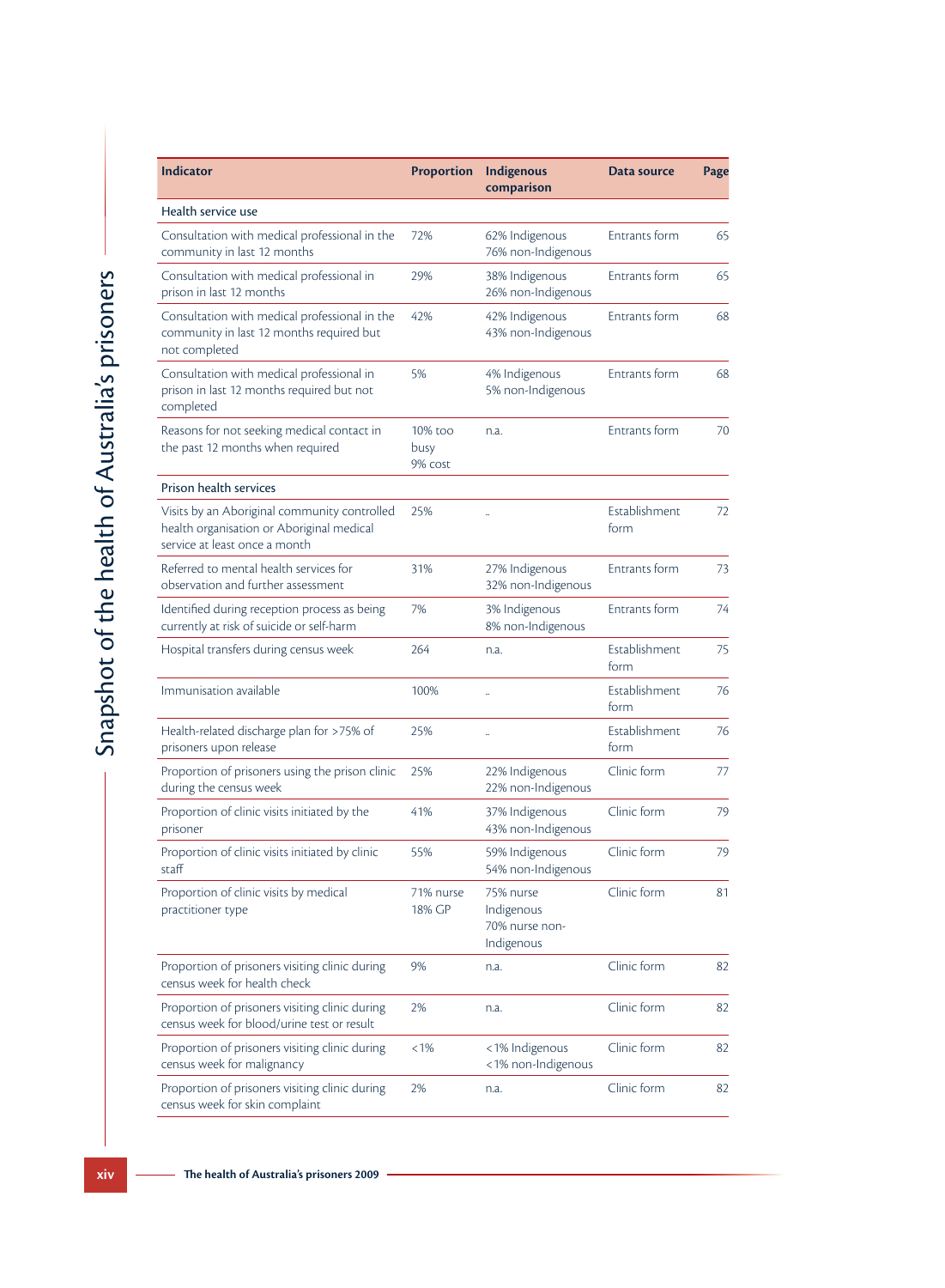| <b>Indicator</b>                                                                              | <b>Proportion</b> | Indigenous<br>comparison                 | Data source           | Page |
|-----------------------------------------------------------------------------------------------|-------------------|------------------------------------------|-----------------------|------|
| Proportion of prisoners visiting clinic during<br>census week for musculoskeletal injury      | 2%                | n.a.                                     | Clinic form           | 82   |
| Proportion of prisoners visiting clinic during<br>census week for communicable disease        | 1%                | n.a.                                     | Clinic form           | 82   |
| Proportion of prisoners visiting clinic during<br>census week for arthritis                   | $< 1\%$           | <1% Indigenous<br><1% non-Indigenous     | Clinic form           | 82   |
| Proportion of prisoners visiting clinic during<br>census week for musculoskeletal issues      | 2%                | n.a.                                     | Clinic form           | 82   |
| Proportion of prisoners visiting clinic during<br>census week for asthma                      | 1%                | <1% Indigenous<br>1% non-Indigenous      | Clinic form           | 82   |
| Proportion of prisoners visiting clinic during<br>census week for respiratory complaint       | 1%                | n.a.                                     | Clinic form           | 82   |
| Proportion of prisoners visiting clinic during<br>census week for digestive complaint         | 1%                | n.a.                                     | Clinic form           | 82   |
| Proportion of prisoners visiting clinic during<br>census week for psychological/mental health | 5%                | n.a.                                     | Clinic form           | 82   |
| Proportion of prisoners visiting clinic during<br>census week for diabetes                    | 2%                | 3% Indigenous<br>2% non-Indigenous       | Clinic form           | 82   |
| Proportion of prisoners visiting clinic during<br>census week for cardiovascular disease      | 1%                | 1% Indigenous<br>1% non-Indigenous       | Clinic form           | 82   |
| Current or past pharmacotherapy medication<br>for opioid dependence                           | 19%               | 10% Indigenous<br>22% non-Indigenous     | Entrants form         | 86   |
| Number of prisoners taking medication for<br>opioid dependence (2007-08)                      | 4,120             | n.a.                                     | Jurisdictions         | 86   |
| Proportion of prisoners taking prescribed<br>medication                                       | 41%               | 36% Indigenous<br>45% non-Indigenous     | Medication<br>form    | 89   |
| Number of prisoners taking medication for<br>hepatitis C (2007-08)                            | 114               | n.a.                                     | Jurisdictions         | 94   |
| Ratio of FTE health staff to prisoners                                                        | 1:33              |                                          | Establishment<br>form | 96   |
|                                                                                               |                   |                                          |                       |      |
|                                                                                               |                   | The health of Australia's prisoners 2009 |                       |      |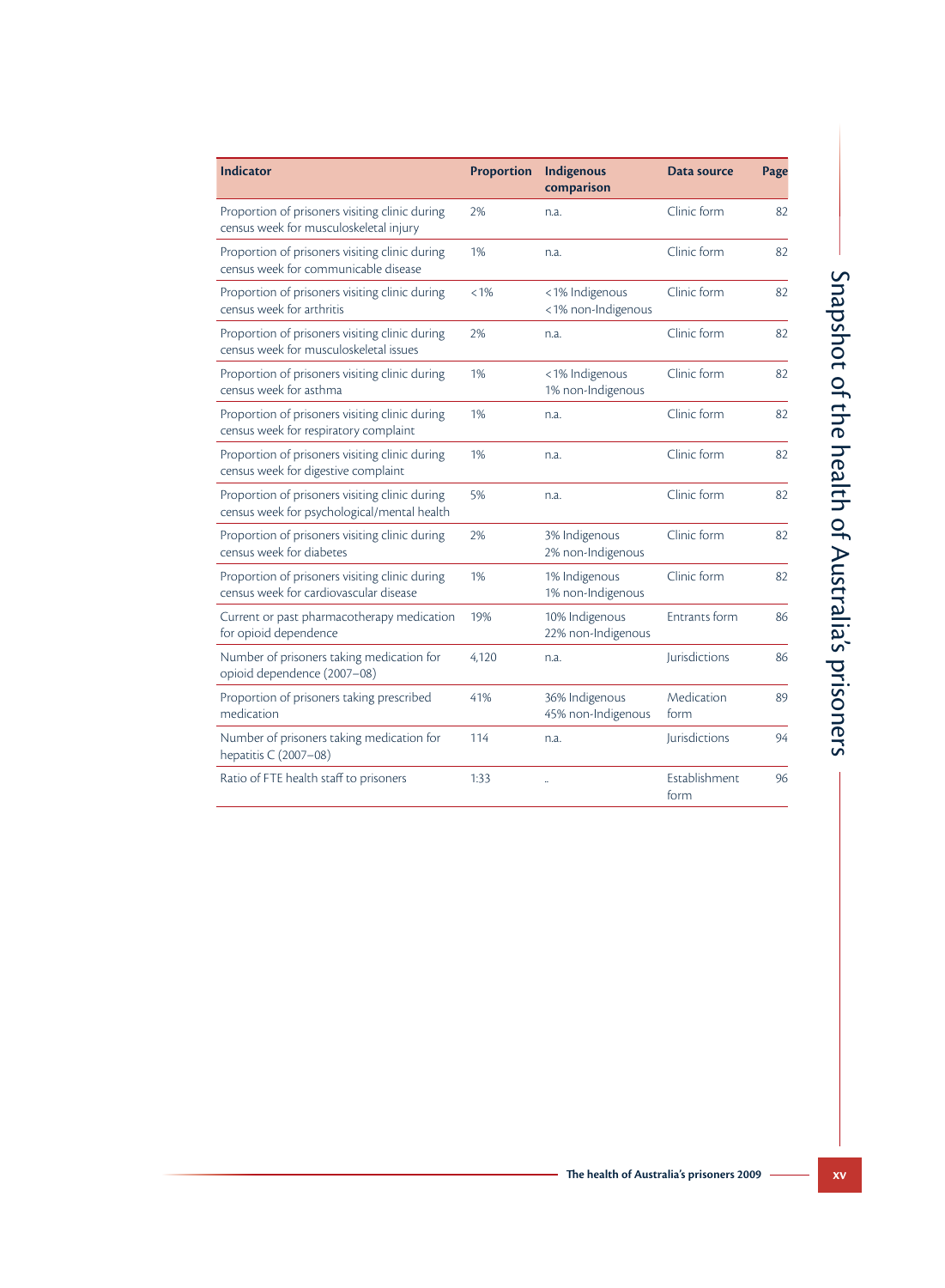**College**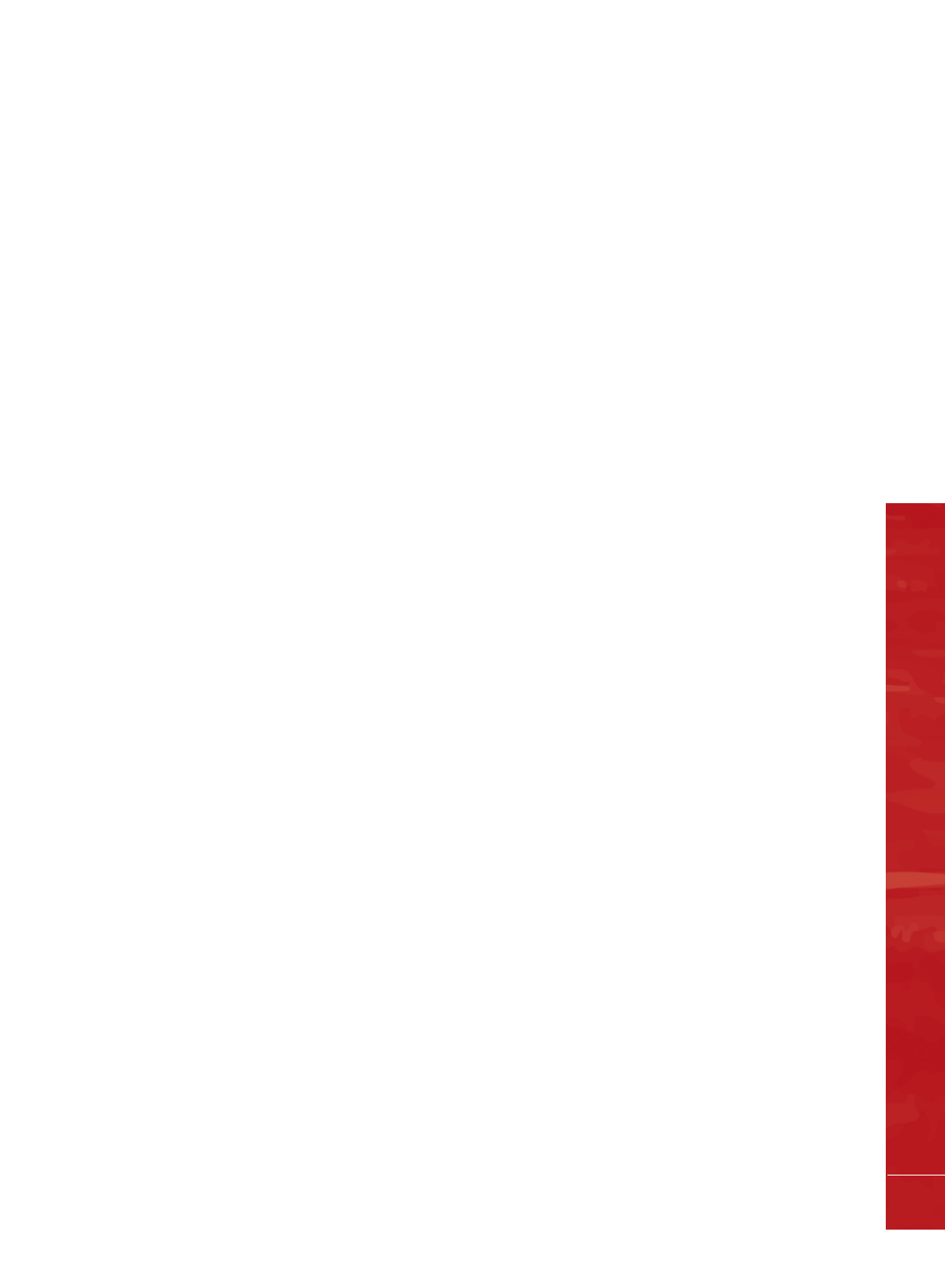# **1**

# Introduction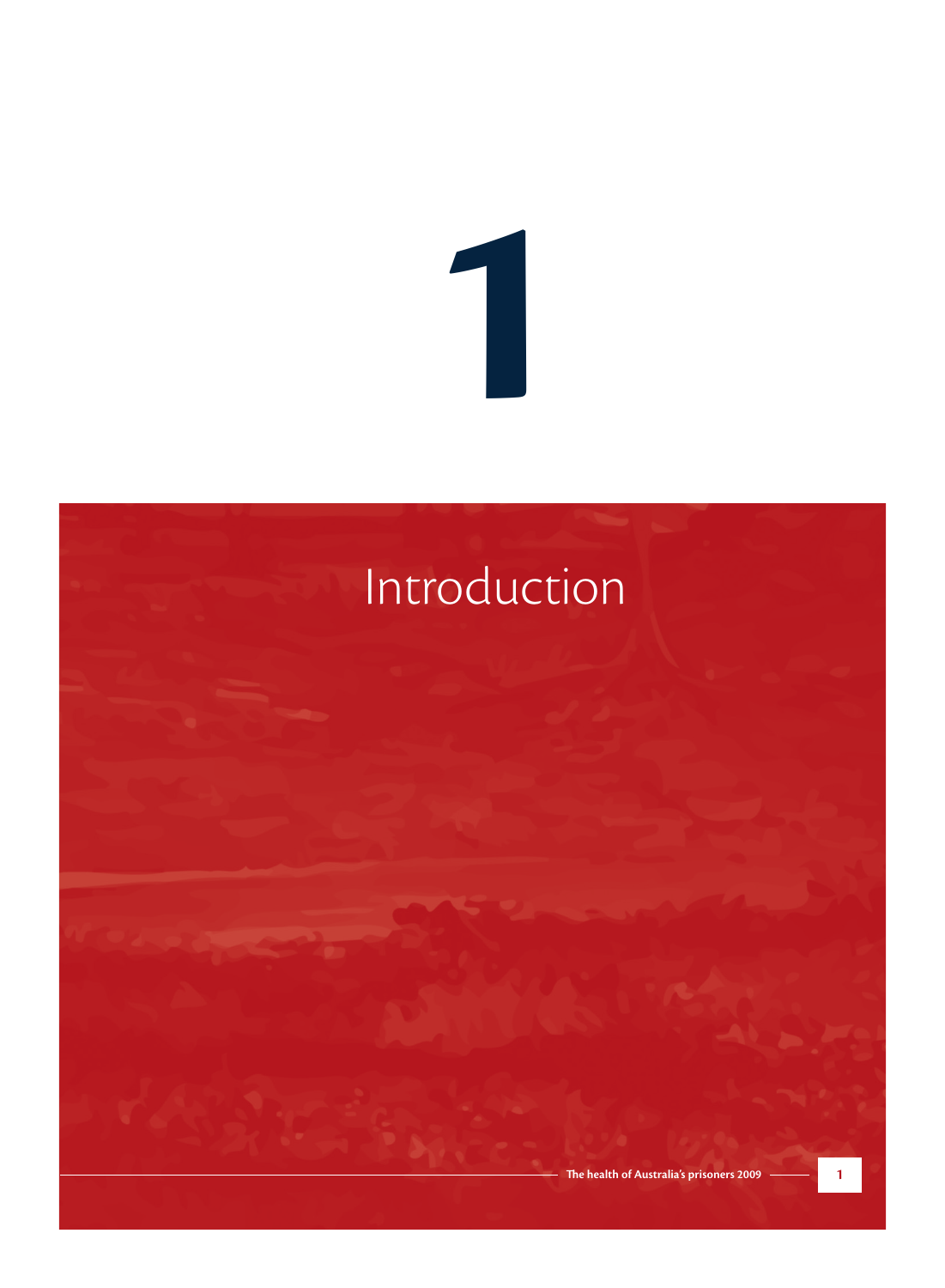### 1 Introduction

This report presents the results of the first national data collection on prisoner health in Australia, and reports against the National Prisoner Health Indicators. It provides information on the health of people entering prison (prison entrants), conditions and problems managed by prison health clinics, regular medications taken by prisoners and the operation of prison health clinics.

In October 2009, the first set of national indicators for prisoners' health was published (AIHW 2009b). The first National Prisoner Health Data Collection (NPHDC) for these indicators was conducted during 2009. The NPHDC is designed to monitor indicators of the health of Australian prisoners, with the aim of helping to ensure that appropriate health services are in place to meet the needs of the prisoner population.

The NPHDC includes a set of indicators that intends to cover key health issues in the four key stages of a prisoner's cycle: at prison entry (reception), while in custody, on release from prison and post-release. At this stage of the data collection, the indicators relate mainly to information about prisoners at reception and while in custody. Indicators relating to release and post-release will be developed over time.

The choice of indicators in the NPHDC was influenced by their policy relevance in monitoring key aspects of prisoner health and by the likelihood of being able to collect the data. The indicators are aligned to the National Health Performance Framework (see AIHW 2009b for further details).

The indicators and data collection are the first of their kind in Australia, and have been developed by the AIHW with assistance and advice of the Prisoners Health Information Group (PHIG). The PHIG includes representatives from each state and territory department responsible for prisoner health and other experts in the field.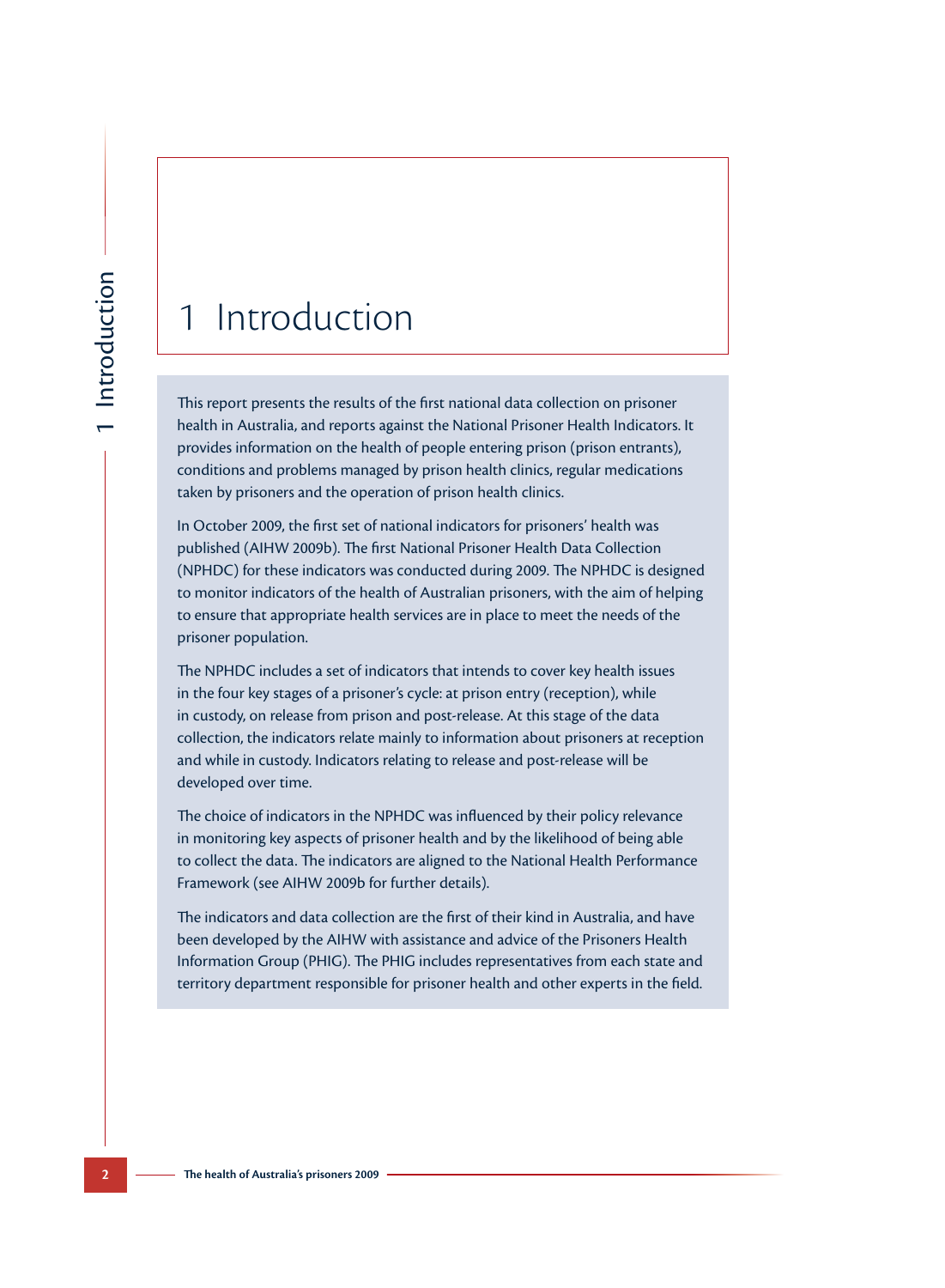#### **1.1 Background**

Research indicates that prisoners have far greater health needs than the general population, with high levels of mental illness, chronic disease, injury, communicable diseases and disabilities (Butler et al. 2004c; Condon et al. 2007b; Hockings et al. 2002). Several Australian studies have demonstrated increased mortality among prisoners (Hobbs et al 2006b; Karaminia et al 2007c).

Around 90% of prisoners spend less than 12 months on remand, and the median expected length of time to serve on a sentence is less than 2 years (ABS 2009b). This means that each year, thousands of prisoners are released back into the community. The health issues and concerns of prisoners are therefore health issues and concerns of the general population. The World Health Organization's Health in Prisons Project supports this view of prisoner health as an aspect of community health, and recommends that issues such as mental health, overcrowding and reduction of drug-related harm be prioritised in prisons worldwide (WHO 2009).

The Australian Medical Association's position statement on the health care of prisoners and detainees states that 'prisoners and detainees have the same right to access, equity and quality of health care as the general population. Because prisoners will return to society after their imprisonment, their health is an issue of concern to the general population' (AMA 1998).

#### **1.2 Prisoner health services in Australia**

Correctional systems in Australia are the responsibility of state and territory governments. Services may be delivered directly or purchased from private providers. Responsibility for the provision of health services to prisoners also rests with state and territory governments, and varies between jurisdictions—ranging from private health care delivery (NT) to the provision of health services by the department responsible for corrective services (WA). In most jurisdictions, however, health departments deliver prisoner health services.

Differences exist in how prison clinics function both between and within jurisdictions. For example, specialists and mental health practitioners treating prisoners may be internal or external providers, prisoners may consult specialist services based in hospitals and in some prisons clinical contacts may be provided 'in the units' (i.e. away from the clinic). Some prison clinics have the capacity to deliver dental services and perform X–rays, whereas other smaller clinics are staffed by a single nurse. See below for details in selected jurisdictions.

#### New South Wales

Justice Health (NSW) is responsible for providing health care in a complex environment to adults and juveniles in the criminal justice system across four key areas:

Pre-custody: including diversion for people with mental illness in the adult or juvenile court system away from custody into appropriate treatment, including the Court Liaison Service (in 21 adult courts), the Adolescent Community and Court Team (in 3 children's courts), Adult Drug Court and Youth Drug and Alcohol Court.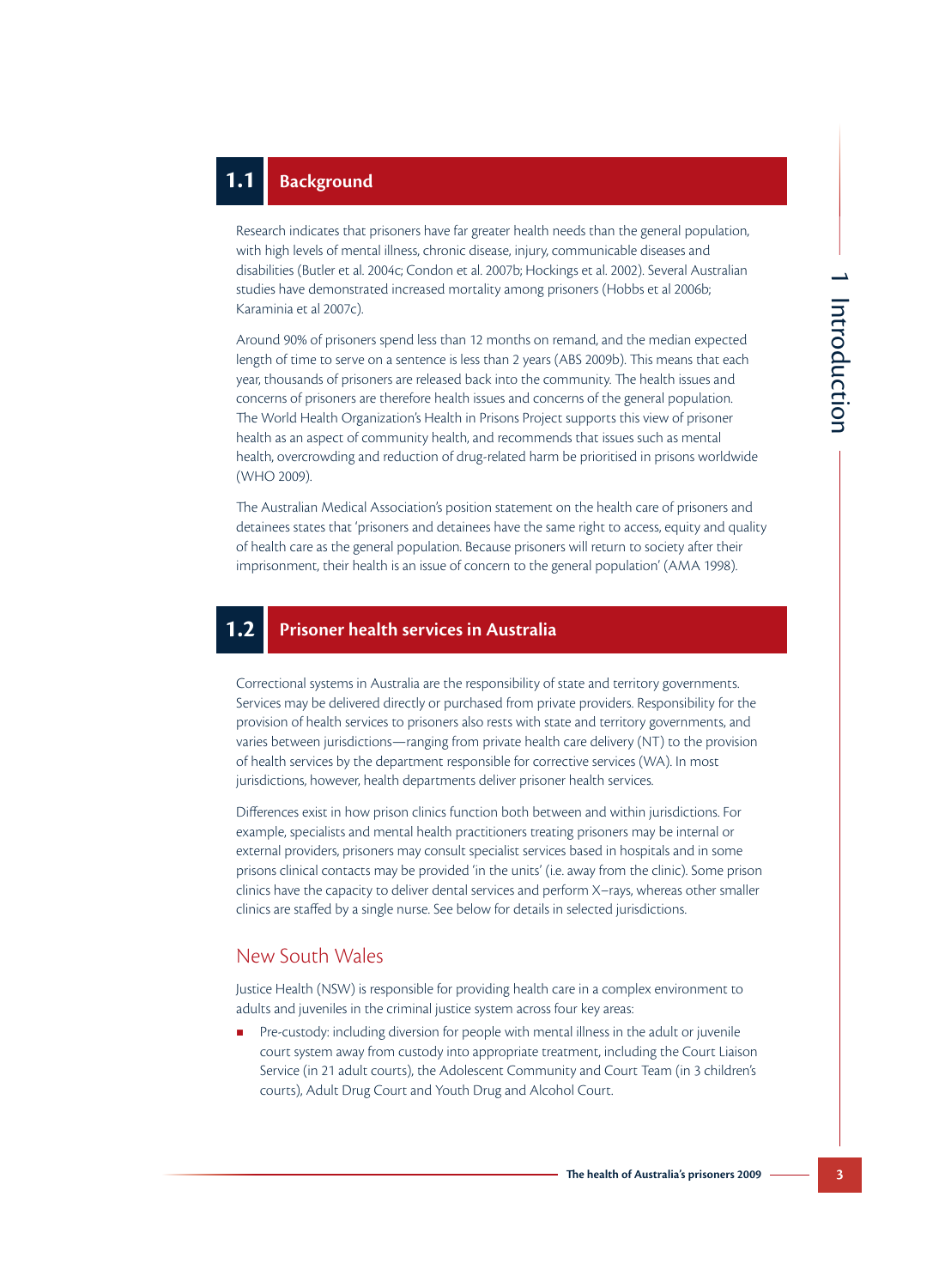- Custody: for adult prisoners (in 31 correctional centres) and juvenile detainees (in 8 juvenile justice centres and 1 juvenile detention centre), periodic detainees (11 centres), and police cell complexes (10 centres). The care provided includes screening, triage, treatment and monitoring in areas such as clinical and nursing services, primary health, population health, drug and alcohol, women's health, Aboriginal health and adolescent health.
- **EXECT:** Inpatient: inpatient health-care services including the Long Bay and Forensic Hospitals (primarily responsible for mentally unwell people), as well as organising inpatient and specialist care for people in custody in community-based hospitals.
- Post-release: including community forensic mental health (for adults), Community Integration Team (for juveniles) and the Connections Project which supports integrating people with a drug and alcohol problem into community-based services.

#### Victoria

The Justice Health business unit was established in 2007 and is responsible for the planning, coordination and delivery of contracted health services across police, courts, corrections and community corrections, to ensure an integrated and coordinated approach for health services within the Department of Justice. Justice Health is overseen by a committee comprising senior representatives of the Department of Justice (Victoria Police, Courts, Corrections and Justice Health), the Department of Human Services and the Department of Health.

Primary, secondary and tertiary health and mental health services in Victoria's government-run prisons are delivered by third-party providers contracted by Justice Health. The operators of Victoria's two privately operated prisons also subcontract health services. Victoria is in the process of transitioning to a single-lead service provider for all health services delivery across police, courts, corrections and community corrections.

#### Queensland

The responsibility for the provision of primary health care services for prisoners in Queensland's publicly run correctional centres transitioned from Queensland Corrective Services to Queensland Health in a machinery-of-government change on 1 July 2008. The newly established Offender Health Services provides primary clinical services, with other parts of Queensland Health providing secondary and tertiary services. Mental health services are provided by the Forensic Mental Health Service, and are provided by Prison Mental Health Services in south-east Queensland. The primary clinical services to the two privately run prisons are provided directly by those prisons. The clinical services to youth detention centres, and to prisoners in police custody are provided by other parts of Queensland Health.

#### Western Australia

The Health Services Directorate is a part of the Offender Management and Professional Development Division of the Department of Corrective Services. It provides a comprehensive range of health care services comparable to general community standards to over 4,000 adults and juveniles at any one time. It employs approximately 200 full time equivalent (FTE) staff across Western Australia.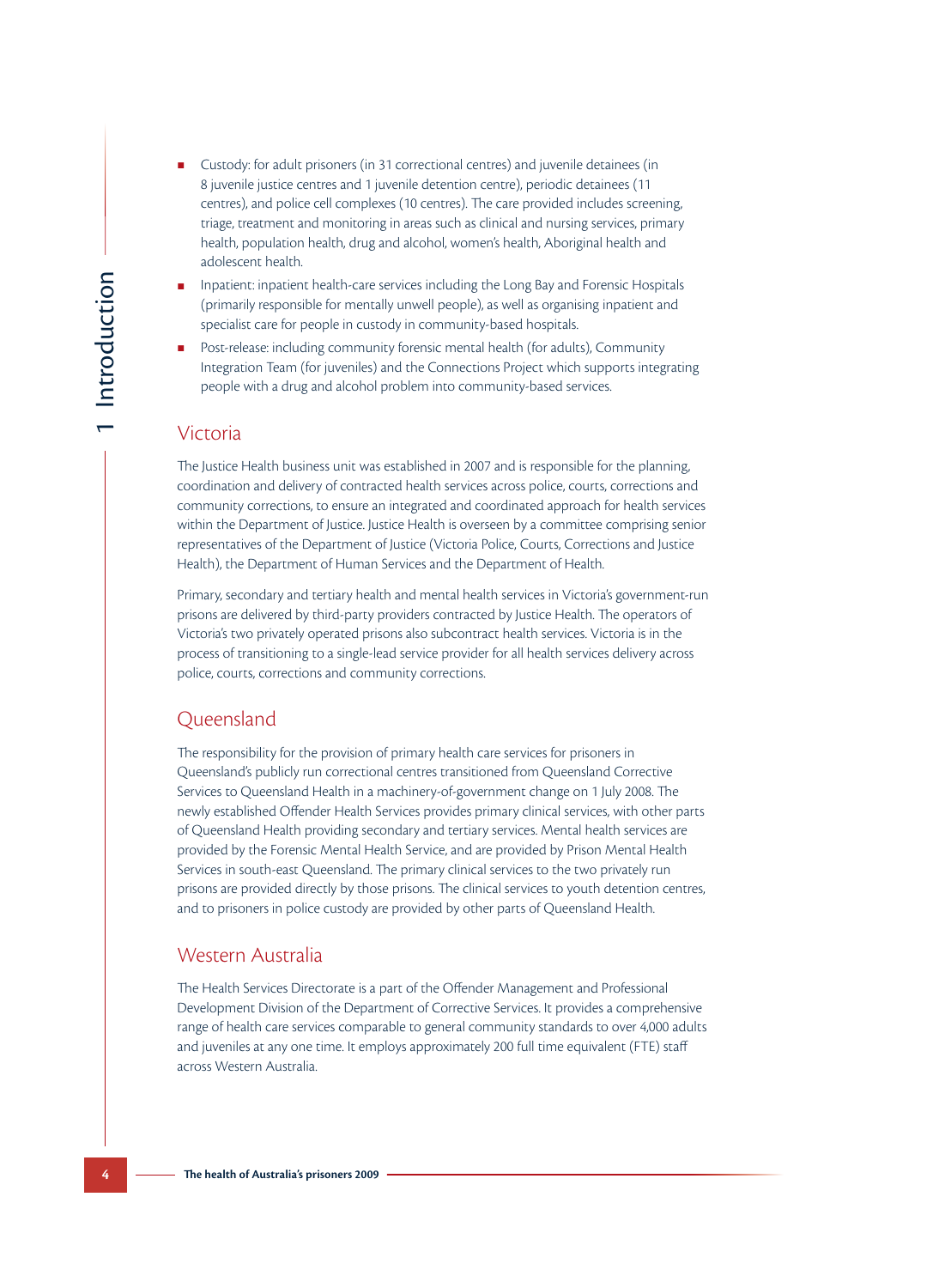Services are organised around four principal areas of health care:

- **Chronic Disease**
- **Infectious Disease**
- Co-Morbidity and
- Primary Care.

There are six metropolitan and seven regional public prisons and two metropolitan juvenile detention centres in Western Australia, each of which has a Health Centre. The service uses a combination of in-house services from doctors, psychiatrists, nurses and pharmacists, supported by medical records staff, medical receptionists and medication assistants with external services from visiting general practitioners (GPs) and allied health professionals. Acacia Prison, east of Perth, is administered by a private contractor with responsibility for staffing and providing health services to its prisoners.

There are three Crisis Care Units in WA metropolitan prisons that are managed by Adult Custodial Services. The function of these is to care for prisoners who are at risk of self harm and require psychological care. Health Services clinical staff provide input into the systems at all prisons that manage at-risk prisoners.

Casuarina Prison in the southern Perth metropolitan area has an Infirmary, the role of which is now under review.

#### Tasmania

The Department of Health and Human Services currently supplies health services to the Department of Justice based on a memorandum of understanding. The services are provided by Correctional Primary Health Services (CPHS), including prison outpatient primary health, limited inpatient care and forensic mental health services. CPHS is part of Statewide Mental Health Services which coordinates services for Correctional Health, Forensic Community Mental Health, Wilfred Lopes Centre for Forensic Mental Health and the Tasmanian Alcohol and Drug Service.

Psychology services to behaviourally disturbed prisoners are supplied by Therapeutic Services who are part of the Tasmania Prison Service.

CPHS currently operates in six centres: Risdon Prison Complex, Mary Hutchison Women's Prison, Ron Barwick Men's Minimum Prison, Hayes Prison Farm (all of which are close to Hobart) and two reception prisons in Hobart and Launceston.

There is a large unmet need relating to drug and alcohol use in Tasmania among forensic clients.

#### Australian Capital Territory

The ACT Corrections Health Program provides health services to detainees at the ACT court cells, the Alexander Maconochie Centre, the Symonston Temporary Remand Centre and the Bimberi Youth Justice Centre.

The service provides primary- and secondary-level clinical services through registered nurses and sessional visiting medical officers. Mental Health ACT and the gastroenterology clinic at the Canberra Hospital provide tertiary services; imaging and pathology are predominantly provided through the Canberra Hospital, as are inpatient and outpatient services.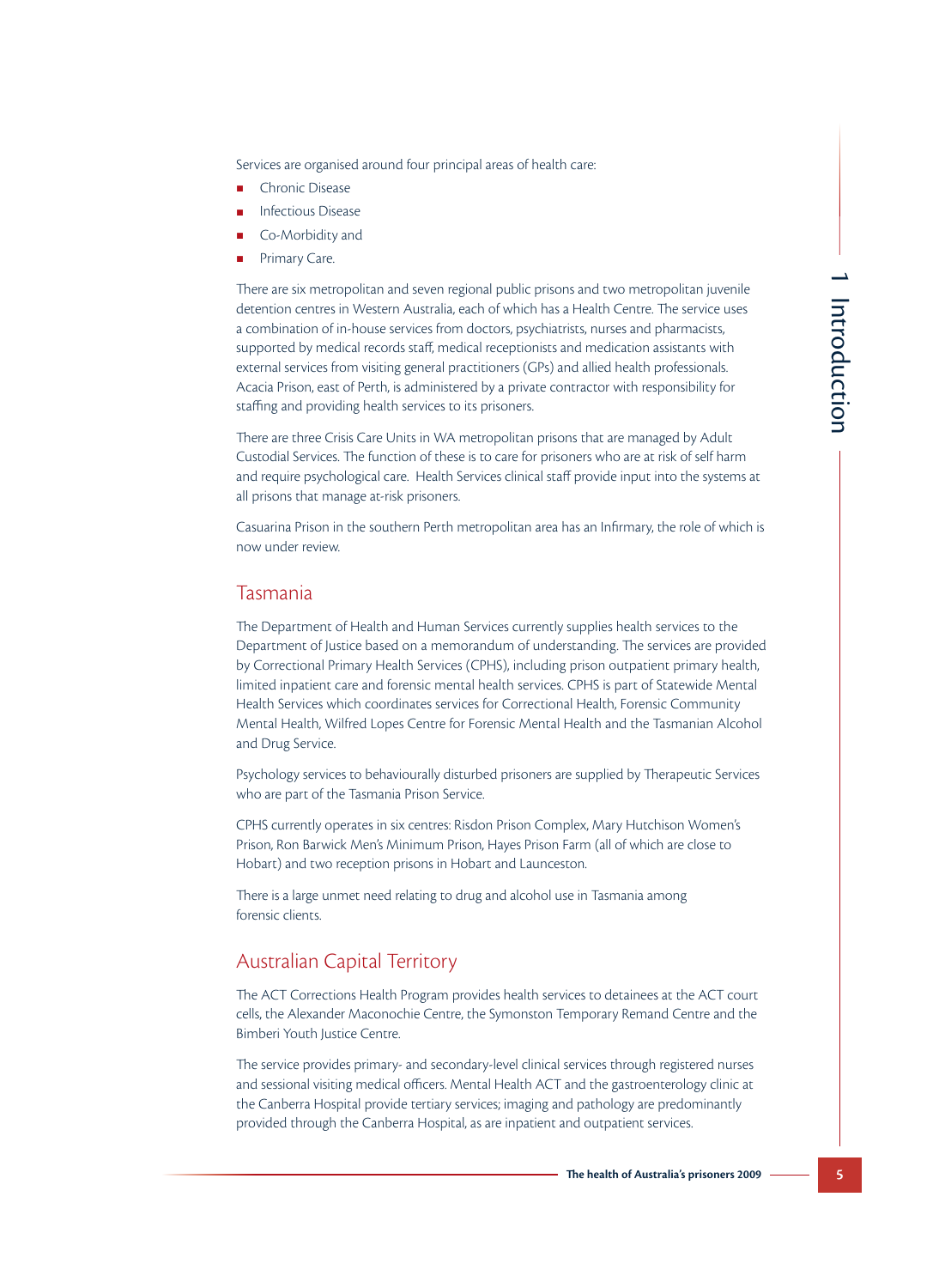Pharmacy services are provided through a dedicated service at the Canberra Hospital. Allied health services are provided on a case-by-case basis, according to community levels of access.

The program has teaching and training links to the Australian National University Medical School and the University of Canberra Nursing School; additionally, the program sponsors the custodial medicine unit of the Diploma of Forensic Medicine run by the Victorian Institute of Forensic Medicine.

#### Northern Territory

In the Northern Territory, primary health care is provided in both adult facilities and juvenile detention centres, through a contract delivered by a third-party health-care provider and managed by the Department of Health and Families (DHF). The contract provides for:

- a culturally appropriate primary health care and emergency medical service to offenders in Darwin and Alice Springs
- overnight medical observation of offenders who do not require hospitalisation but require health care and/or monitoring
- adequate and appropriate referrals to, and liaison with, all health services, including those currently provided within the prisons, such as oral health, physiotherapy, podiatry, mental health, and any other off-site services
- routine annual adult health assessments (well-women's and well-men's screening) for offenders over the age of 15, serving sentences or on remand for a period in excess of one year
- effective brief intervention strategies for a range of issues and provision of relevant education to offenders on presenting health problems
- specific health services and programs responsive to the needs of women and juveniles
- effective multidisciplinary health management care plans for offenders with high care needs, chronic diseases and/or disabilities, in collaboration with other allied health teams within and outside the prison environment.

The principles underpinning the operation of prisoner health services in the Northern Territory are:

- Recognition that the provision of health care, while it is the responsibility of DHF cannot be achieved without a collaborative approach with the Department of Justice (DoJ).
- Intersectoral and intrasectoral collaboration and cooperation occurs to ensure that the health needs of the offender population are met.
- There is effective cooperation between the DHF and the DoJ, consistent with the government's expectation of a 'whole of government' approach.
- The parties share information promptly and openly through a formalised process.
- The health needs of offenders are effectively monitored and managed. This includes monitoring and managing the potential risks to the health of offenders.

 $\overline{ }$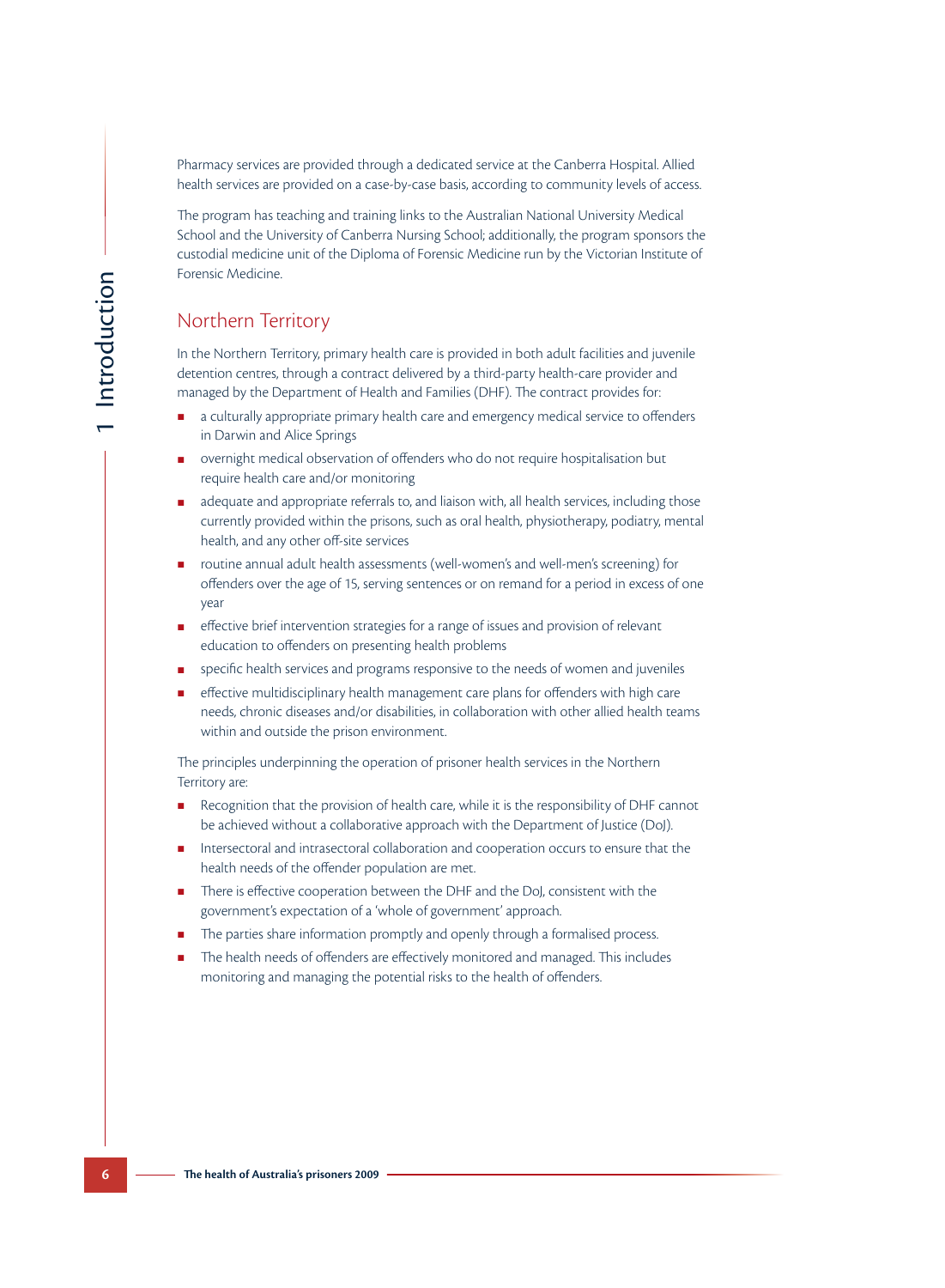#### **1.3 Key policy directions**

#### **Commonwealth**

One of the key Australian Government strategies set in 2008 was 'closing the gap on Indigenous disadvantage'. This strategy has six targets, including closing the life expectancy gap (estimated to be around 10–12 years) within a generation, and halving the gap in mortality rates for Indigenous children under 5 within a decade (currently 3 times higher than for non-Indigenous children). The Australian Government is working with its state and territory counterparts through the National Partnership on Indigenous Health Outcomes to address these targets. Given the high proportion of Indigenous prisoners, this policy objective has relevance for prisoner health and health services.

Because of the high number of Indigenous Australians in prisons, the health of prisoners has also been a key strategic area for development in the National Advisory Group on Aboriginal and Torres Strait Islander Health Information and Data (NAGATSIHID) 2005–2008 strategic plan. It will continue to be a key priority area in future plans.

Another strategy directly relevant to prisoner health is the National Mental Health Strategy. This is a commitment by the Australian Government, state and territory governments to improve the lives of people with a mental illness. The National Mental Health Policy 2008 aims to ensure 'that Australia has a mental health system that detects and intervenes early in illness, promotes recovery, and ensures that all Australians with a mental illness have access to effective and appropriate treatment' (APO 2009).

#### New South Wales

Key policy directions relating to prisoner health care in New South Wales include:

- identifying the health-care needs of the client group
- providing high-quality clinically appropriate services, informed by best practice and applied research
- making health care part of the rehabilitative endeavour
- facilitating continuity of care to the community
- developing an organisational culture that supports service delivery
- promoting fair access to health services
- providing strong corporate and clinical governance.

#### Victoria

Key current priorities relating to prisoner health care in Victoria include:

- managing the transition to a single lead service provider to manage health services across the justice system to create and ensure a streamlined, coordinated and integrated health service model
- implementation of an electronic health records system within the justice system to improve health information management
- developing a framework for meeting the needs of prisoners with mental health issues, intellectual disability or other cognitive impairment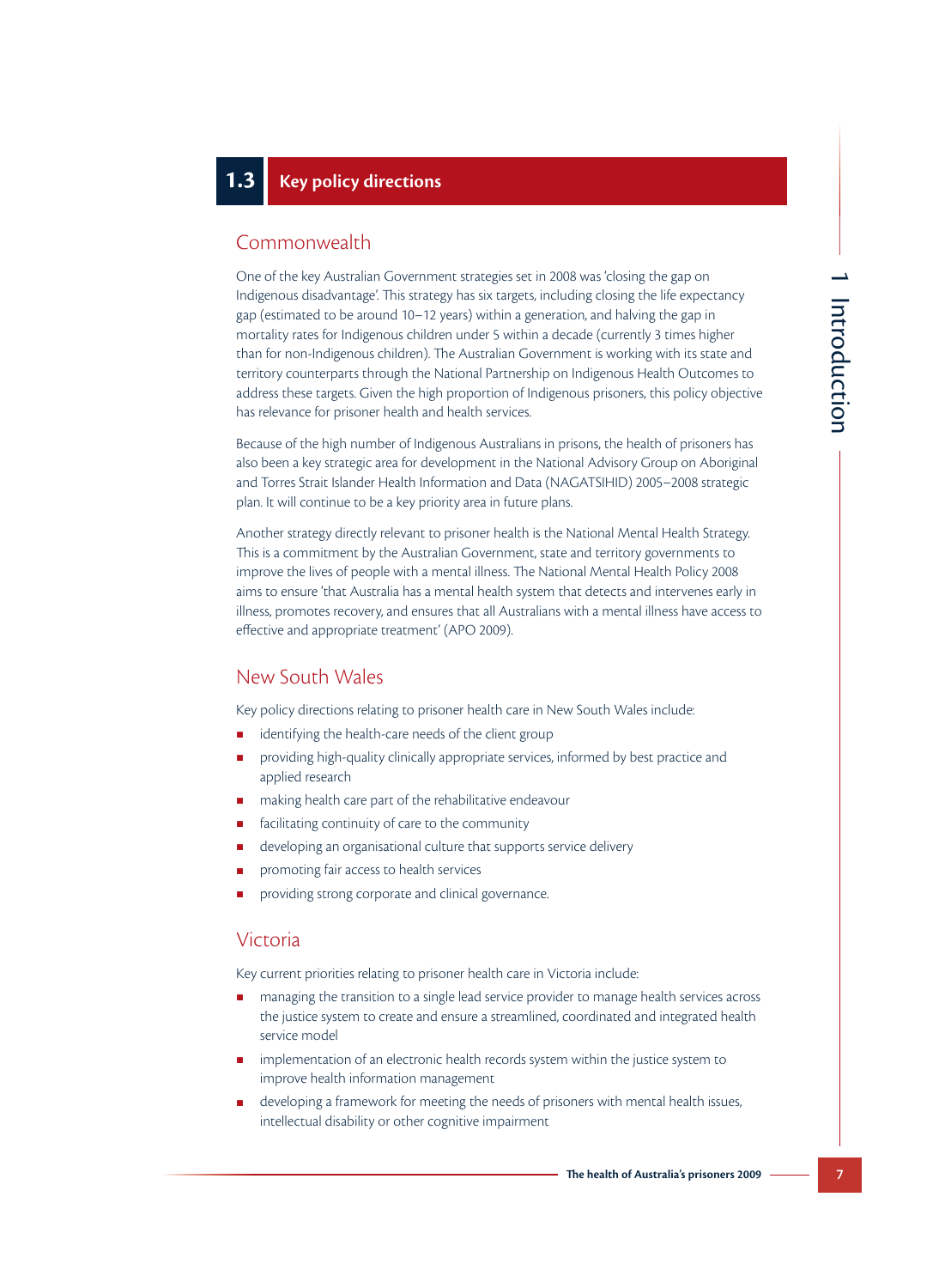implementing aspects of the Victorian Government's Mental Health Reform Strategy 2009–2019 that relate to the mental health issues facing Victorian prisoners.

#### Queensland

Since the transition in responsibility for the provision of health services from Queensland Corrective Services to Queensland Health on 1 July 2008, the direction of Offender Health Services has followed the Queensland Health Strategic Plan and is focused on initiatives in the following four areas:

- **EXECUTE:** improving access to safe and sustainable offender health services
- **E** better meeting offenders' needs across the health continuum
- enhancing organisational work processes and systems to support service delivery and business effectiveness
- **EXECT** developing staff in a way that recognises and supports their role in the delivery of health services.

#### Western Australia

Four priority areas have been identified in the Western Australian Health Services Business Plan:

Improve the Health of Prisoners by Providing Evidence Based Health Care

Health care provision is organised around Chronic Disease Management, Infectious Disease Management, Co-Morbidity Services and Primary Care. Time in custody is used as an opportunity to improve the health of prisoners. Throughcare planning will improve the long term health prospects of patients who have been in custody.

Partnerships

Health Services participates in formal and informal partnerships with key stakeholders and collaborates in the delivery of consistent best practice care. Our partnerships promote successful reintegration into the community.

Positioning

Active promotion within the Department of Corrective Services and with external agencies and stakeholders to heighten awareness that improved health is recognised as a major contributor to achieving justice outcomes.

**People** 

The key to achieving the aims of the Department of Corrective Services Justice Health Plan Strategic Directions 2005-2010 will be through the continued personal and professional development of Health Services staff. High priority will be given to ensure the recruitment and retention strategies are focused on a competency based training and development framework.

#### Tasmania

Tasmania's key policy directions focus on the following five areas:

- provision of improved drug and alcohol services to forensic clients
- **Physion of improved hepatitis C virus/hepatitis B virus treatment services to prisoners**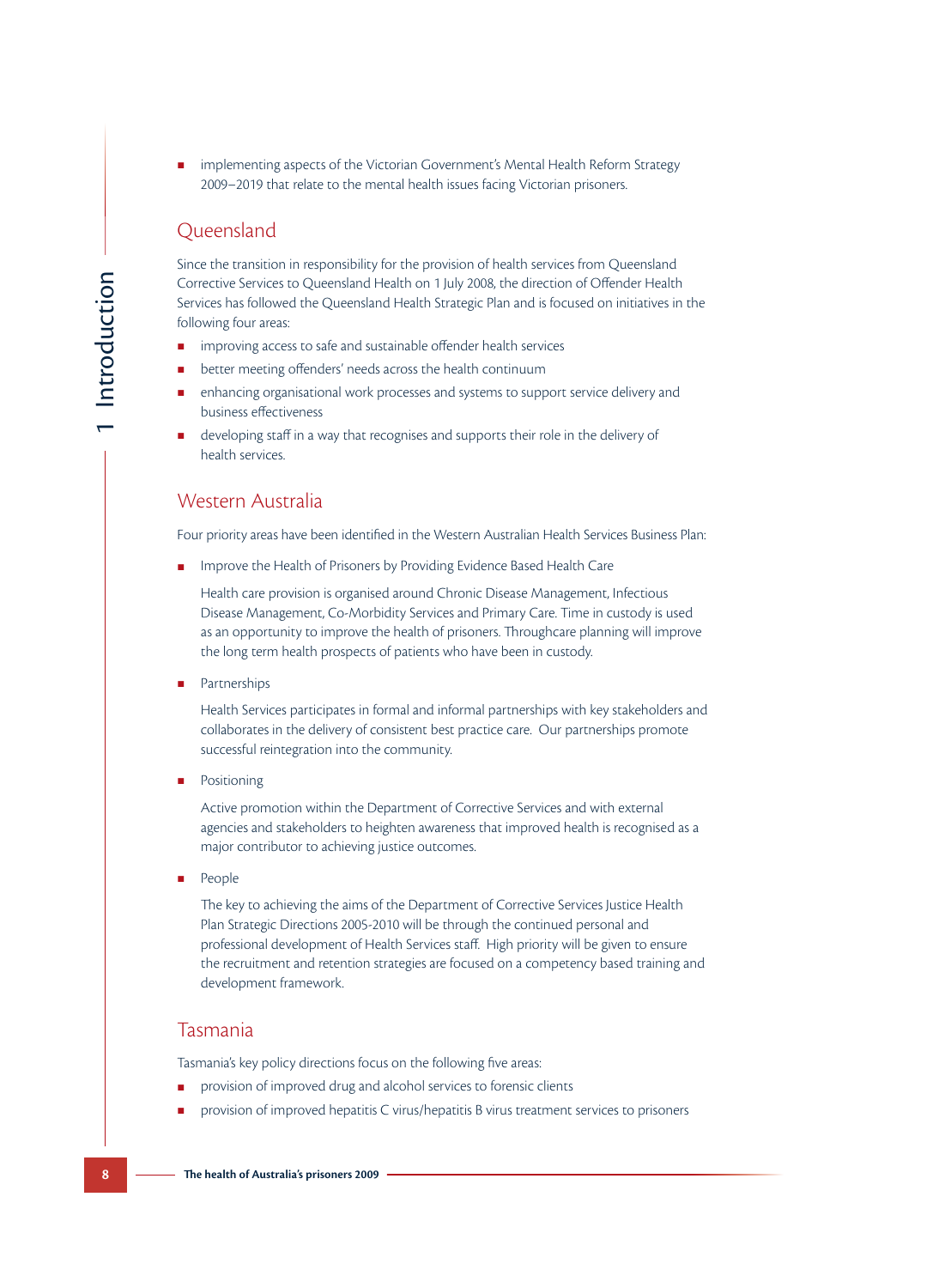- improved linkages with Corrections—a health promoting prison
- further development of the electronic database
- workforce enhancement—education, training and professionalism.

#### Australian Capital Territory

Key policy directions relating to prisoner health care in the Australian Capital Territory include:

- developing primary care provision for detainee health care
- developing the pharmacy services, including pharmacist-led clinics
- expanding access to hepatitis treatment
- applying human rights principles to health care for detainees
- strengthening links to academic institutions—Australian National University Medical School and University of Canberra School of Pharmacy and School of Nursing
- commissioning of a secure forensic mental health facility
- integrating services with the police watch-house.

#### Northern Territory

Key policy directions relating to prisoner health care in the Northern Territory include:

- DHF and DoJ take a population approach to identify areas where intervention will make a contribution to improve the health of a population.
- An aggregate population may be a specific population and a population approach involves assessing a population to identify opportunities to improve the overall health status and participation of that population.
- Working to improve the health of a population means connecting all areas of service delivery, (Public Health Services, Corrections Health, Prisoner Services, Community Corrections, Mental Health and Disability Support Services etc) to respond as a whole system to changes in priorities or new evidence.
- **The health sector has explicit responsibilities under legislation to deal with public health** and prevention issues on a 'whole population' basis because of the impact on the wider population, even if a relatively small group is affected.
- At times DoJ might have responsibilities either under its primary health obligations or its own strategic goals, such as 'safe, secure and humane containment', to deliver preventative services.

#### **1.4 National Prisoner Health Census methodology**

Most data within this report are sourced from the National Prisoner Health Census (the Census), which was conducted during the week 29 June to 5 July 2009 in all states and territories apart from Victoria, which undertook the Census during the week 5–11 October 2009 due to delays in obtaining ethical clearance. Tasmania and Northern Territory only completed part of the Census.

The denominator for the indicators sourced from the clinic and medications data is the total number of prisoners in custody on 30 June 2009 (within the prisons included in the Census).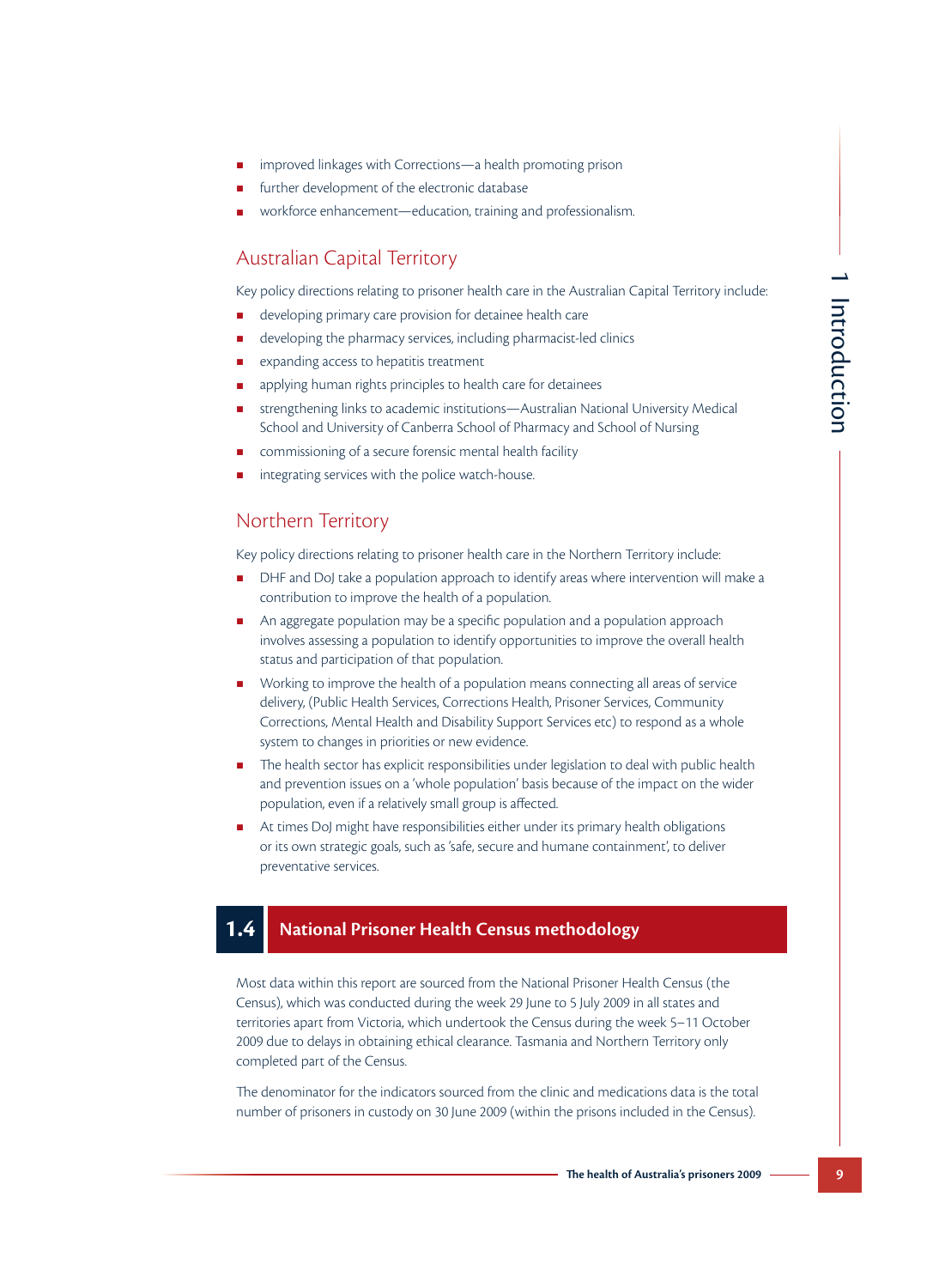These data were sourced from the ABS's *Prisoners in Australia 2009* (ABS 2009b). The Census dates were chosen to include 30 June 2009 to ensure than this denominator was as accurate as possible.

#### Correctional centres

The Census collected information from 87 public and private prisons throughout Australia. Although all prisons were in scope, in some jurisdictions resource limitations prevented their participation. Participation varied among jurisdictions, depending upon the availability of data and resources to participate (see Appendix 4 and Table 1.1). In Victoria, 5 of the 14 prisons did not participate in this Census, and in South Australia one prison did not participate.

In contrast to the ABS's *Prisoners in Australia* report, periodic detention centres and court cells were excluded, as were juvenile detention centres, immigration detention centres and secure psychiatric facilities.

#### Prisoners

Prisoners were defined as adults aged 18 years or over held in custody, whose confinement is the responsibility of a corrective services agency. This definition includes sentenced prisoners and prisoners held in custody awaiting trial or sentencing—that is, remandees. Juvenile offenders, persons in psychiatric custody, police cell detainees, asylum seekers or Australians held in overseas prisons were not included (AIHW 2006).

#### Health service contact

During the census week, prison entrants, prisoners in custody using the prison clinic and prisoners on prescribed medication were invited to participate in the Census. A prison clinic visit was defined as any face-to-face consultation for which an entry was made in the health service record. This excluded routine household-type treatment such as band-aids or paracetamol. Similarly, data were captured on all prescribed medications administered on one day during the census week. Depot medications (injected so absorption occurs over a prolonged period) were included, whether or not they were administered on the census day, while routine household-type medications taken on an as-needed basis were not included.

#### Census forms

Following the development of the indicators, draft survey forms for collecting this information were field tested in 2008 in four prisons in the Australian Capital Territory, Western Australia and South Australia. Following the field test, appropriate revisions were made to the census forms and guidelines.

The forms for the 2009 Census are shown at Appendix 5. These consist of:

- **prison entrants form**—completed for all prisoners entering prison in the census week. Included questions relating to demographics of the prison entrant, mental health, chronic diseases, substance and alcohol use, use of health services and pregnancy.
- **clinic form**—completed for all prisoners in custody using the prison clinic during the census week. Included questions regarding demographics of the prisoner, who initiated the visit, problem managed at the clinic and who the prisoner was seen by.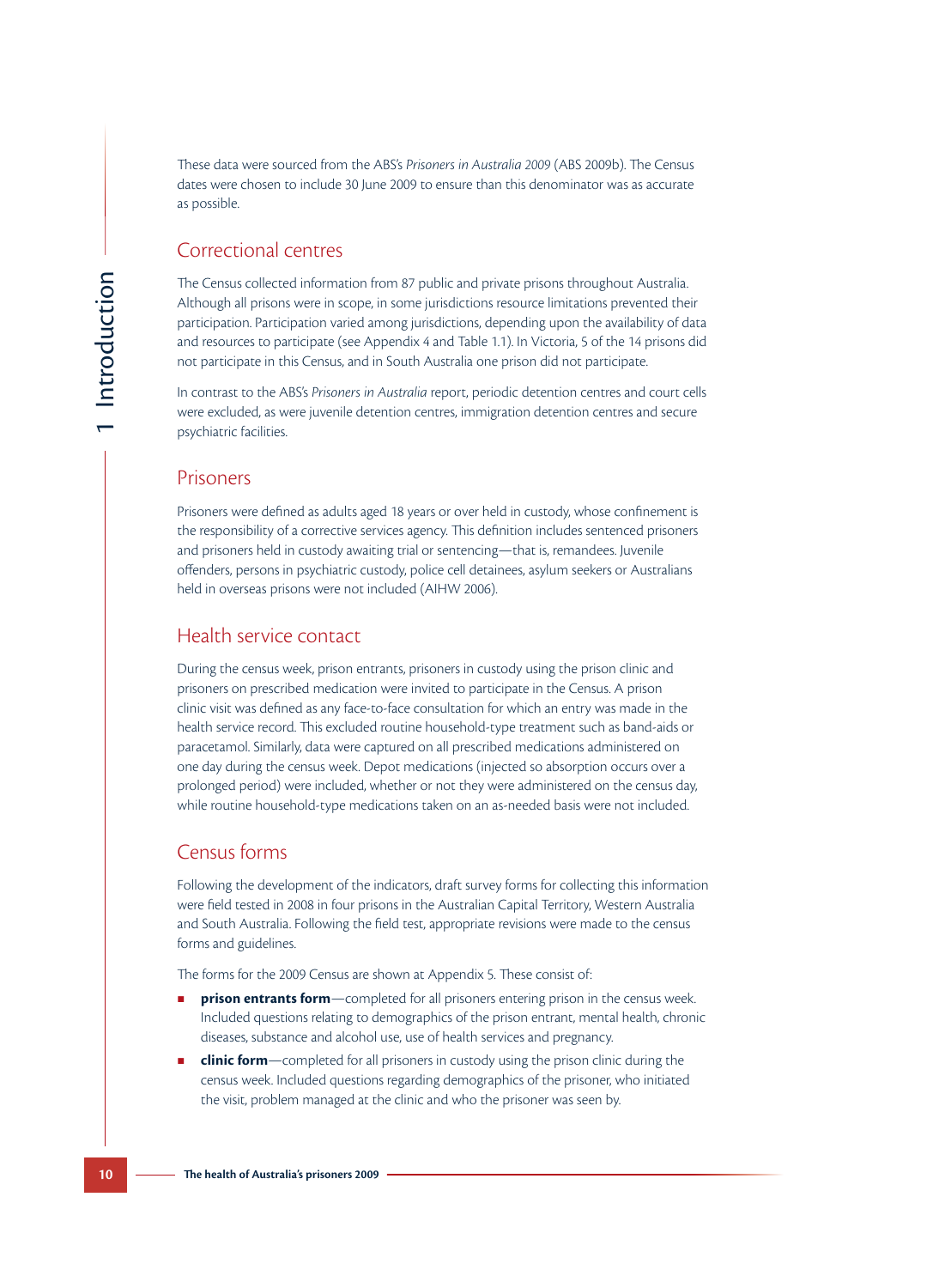- **repeat medications form**—completed for all prisoners in custody who were administered repeat medications on a designated day of the census week. Included questions regarding prisoner demographics and repeat medications administered.
- **prison establishments form**—completed once for each prison. Included questions regarding whether health services are provided by Aboriginal community controlled health organisations or Aboriginal medical services, discharge planning, immunisation, FTE staff members, hospital transfers and prison entrants into the facility.

The Census was conducted using a combination of paper forms and electronic data, with jurisdictions given the choice of the data collection method (Table 1.1).

|            | <b>Number</b><br>of prisons | <b>Establishments</b> | <b>Entrants</b>              | <b>Clinic</b>                | <b>Medications</b>           |
|------------|-----------------------------|-----------------------|------------------------------|------------------------------|------------------------------|
| <b>NSW</b> | 34                          | $\sqrt{p_{aper}}$     | $\sqrt{p_{aper}}$            | $\sqrt{\text{(electronic)}}$ | $\sqrt{$ (electronic)        |
| <b>Vic</b> | 9                           | $\sqrt{p_{aper}}$     | $\sqrt{p^2}$ (paper)         | $\sqrt{p_{aper}}$            | $\times$                     |
| Qld        | 13                          | $\sqrt{p_{aper}}$     | $\sqrt{p^2}$ (paper)         | $\sqrt{p}$ (paper)           | $\sqrt{p_{aper}}$            |
| <b>WA</b>  | 14                          | $\sqrt{p_{aper}}$     | $\sqrt{\text{(electronic)}}$ | $\sqrt{p^2}$ (paper)         | $\sqrt{}$ (electronic)       |
| <b>SA</b>  | 8                           | $\sqrt{p_{aper}}$     | $\sqrt{p_{aper}}$            | $\sqrt{p^2}$ (paper)         | $\sqrt{p_{aper}}$            |
| Tas        | 6                           | $\times$              | $\times$                     | $\sqrt{\text{(electronic)}}$ | $\sqrt{\text{(electronic)}}$ |
| <b>ACT</b> | 1                           | $\sqrt{p_{aper}}$     | $\sqrt{p_{aper}}$            | $\sqrt{p^2}$ (paper)         | $\sqrt{p_{aper}}$            |
| <b>NT</b>  | $\overline{2}$              | $\sqrt{p_{aper}}$     | $\times$                     | $\times$                     | $\times$                     |

#### **Table 1.1:** Jurisdiction participation in the Census, by category, 2009

#### Supplementary electronic data

Jurisdictions were also asked to complete a supplementary aggregate data request to determine deaths in custody, prisoners on treatment for hepatitis C, prisoners on opioid pharmacotherapy treatment, notifications of notifiable diseases, and receptions and releases from prison during the 2007–08 financial year.

#### **Ethics**

Ethical clearance for this project was obtained by the AIHW's Ethics Committee. Each jurisdiction was then responsible for ensuring that, where required, ethics approval was gained from the relevant jurisdictional ethics committee(s).

#### Jurisdictional comparisons, community comparison and international comparison

This first national report does not include data on individual jurisdictions due to the varied levels of participation among jurisdictions, the small numbers for some indicators and the variable quality of some of the data collected at the jurisdiction level for some indicators. It is anticipated that jurisdictional-level data will be included in future reports.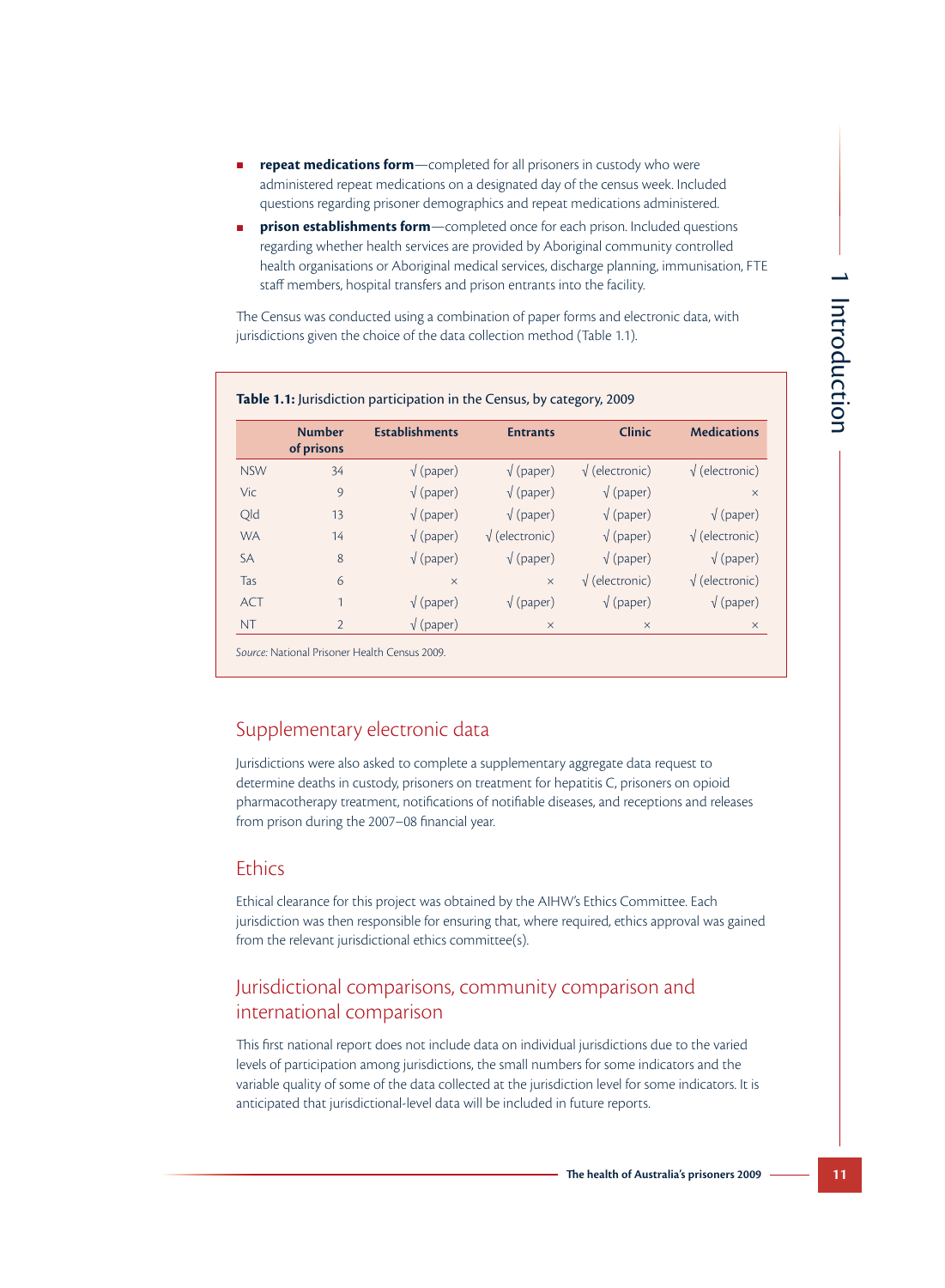Where possible, comparisons with the general Australian population and with prisoner health data from state, national and international surveys have been presented. Comparisons were made with appropriate age groups where data were available. The data sources used for these comparisons as well as for additional supplementary information for the report are provided in Appendix 2.

#### **1.5 Report structure**

This report consists of eight chapters.

Chapter 2 includes some statistics about prisoners in Australia and an overview of the participants in the National Prisoner Health Census. It also contains some information on the prison environment.

Chapters 3, 4 and 5 address each of the indicators of the health of Australia's prisoners:

- **•** Chapter 3 focuses on prisoners' health conditions at reception, including mental health, communicable diseases, chronic conditions and women's health.
- Chapter 4 relates to deaths including deaths in custody and post-release deaths.
- Chapter 5 focuses on health behaviours, including smoking, alcohol and illicit drug use and condom use. It also covers the use of health services in prison and the community before entering prison.
- Chapter 6 relates to prison health services including visits from Aboriginal medical services or Aboriginal community controlled health services, referral of prison entrants to mental health services, identification of suicide or self-harm risk, transfers to community hospitals, availability of immunisations, discharge planning, medication and prison clinic use, and health staff-to-prisoner ratios.

For each area, relevant indicators are disaggregated (where possible) by sex, age and Indigenous status.

Chapter 7 provides comparisons between the prisoner population and the general Australian population, as well as with prisoners in other countries, where data are available.

Chapter 8 discusses gaps in the currently available data and future directions for this collection.

The report concludes with five appendixes on:

- $\blacksquare$  the indicators included in this report
- external data sources
- prisoner health legislation in Australia
- prisons in Australia
- prisoner health census forms.